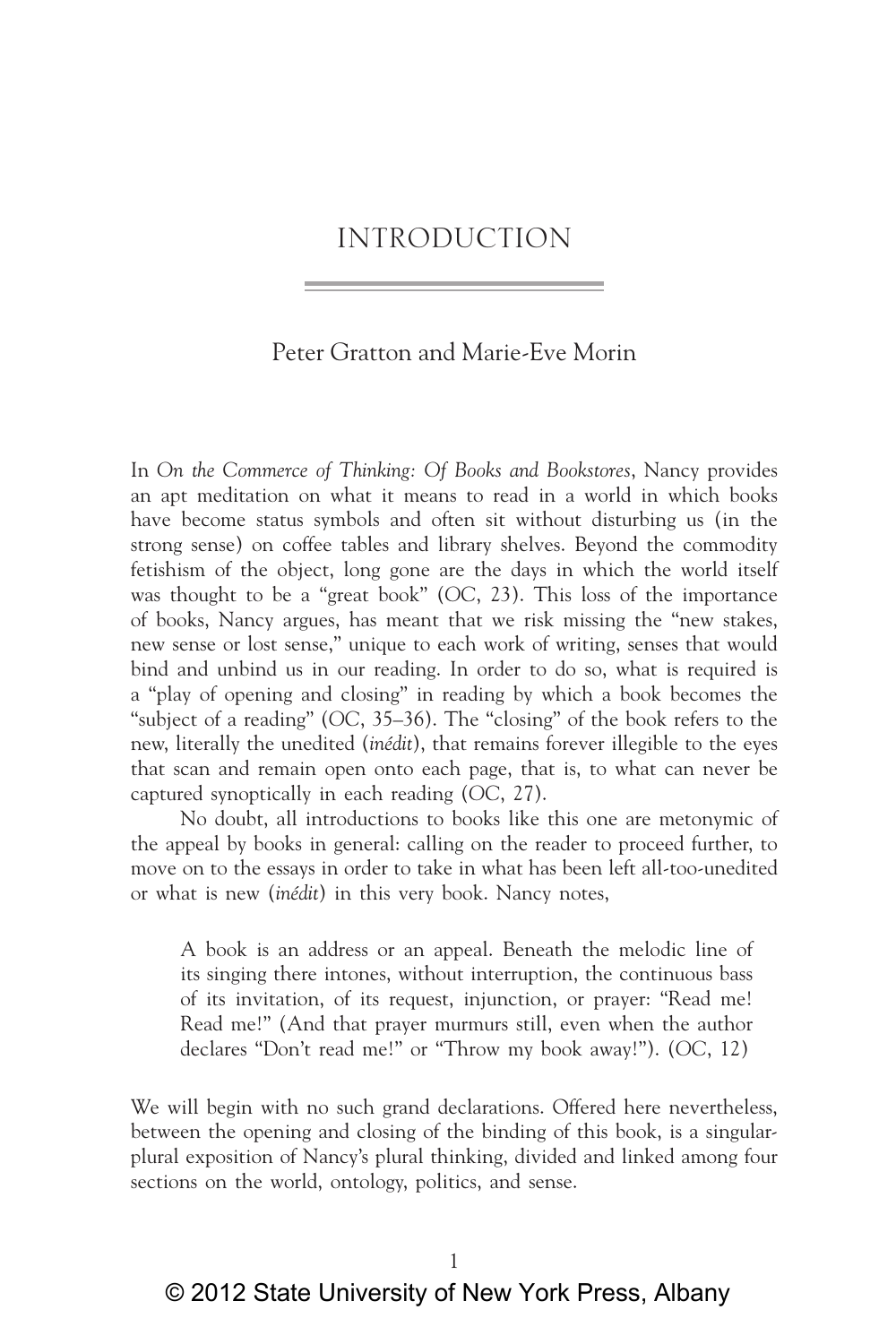One of the most read and prominent of contemporary French philosophers, Nancy has published more than twenty-five books, along with numerous contributions to journals, art catalogues, and other volumes. He has written on major thinkers in the history of European philosophy, such as Descartes, Kant, Schelling, Hegel, Nietzsche, Marx, and Heidegger, and has engaged contemporary French thinkers such as Lacan, Bataille, Blanchot, and Derrida. Nancy's work touches on issues as diverse as psychoanalysis, hermeneutics, globalization, community, Nazism, resurrection, Christian painting, German Romanticism, modern dance, and film and has been influential in reconfiguring numerous debates in Continental philosophy. In *Being Singular Plural*, Nancy addresses the question of the "with" at the heart of Heidegger's fundamental ontology. Reinitializing Heidegger's analytic of Dasein, Nancy sets out to do no less than reorient our thinking of being to its spacing and plurality, and thus to the plurality of thought and genres of thinking (e.g., artistic, political, theological) necessary for taking on this very plurality. In *The Sense of the World* and *The Creation of the World* or *Globalization*, Nancy provides an important intervention into the question of globalization and what it means to "create" a world beyond the senselessness provided by modern techno-capitalism. In his *Dis-Enclosure: The Deconstruction of Christianity*, he argues that if the world no longer has a meaning or sense provided by a transcendent God, this also means that the world is sense itself. That is to say, we must respond to the world as it is without recourse to transcendental discourses, including the still-theological discourses of modernity operating within the logic of Christianity and its messianism. While charting this rethinking of what "sense" and "world" means, especially in his encounters with the texts of Blanchot and Derrida, Nancy also argues that far from a separation from the world, art presents and brings to the fore, as he argues in *The Evidence of Film*, the world itself. Art is nothing other than a plurality of art forms that takes in and gives back another sense of the world in its infinite variety.

Nancy thus continues to address the most pertinent questions remaining after Nietzsche's proclamation of the death of God. What makes Nancy's work particularly provocative is his care always to write in such a way as to respond to the contemporary situation; his texts are rarely just abstract discussions of age-old philosophical problems. For example, Nancy addresses questions of the sense of the world in light of a certain view of the world as resource that is part of economic globalization. His writings on Christianity not only come at a time of supposed secularism in western Europe, but also at a time of rising fundamentalisms, from the Christian and other religious traditions. It should also be said that Nancy's work on the deconstruction of Christianity, long awaited, comes after the so-called "theological turn" in phenomenology and post-phenomenology, marked out and discussed by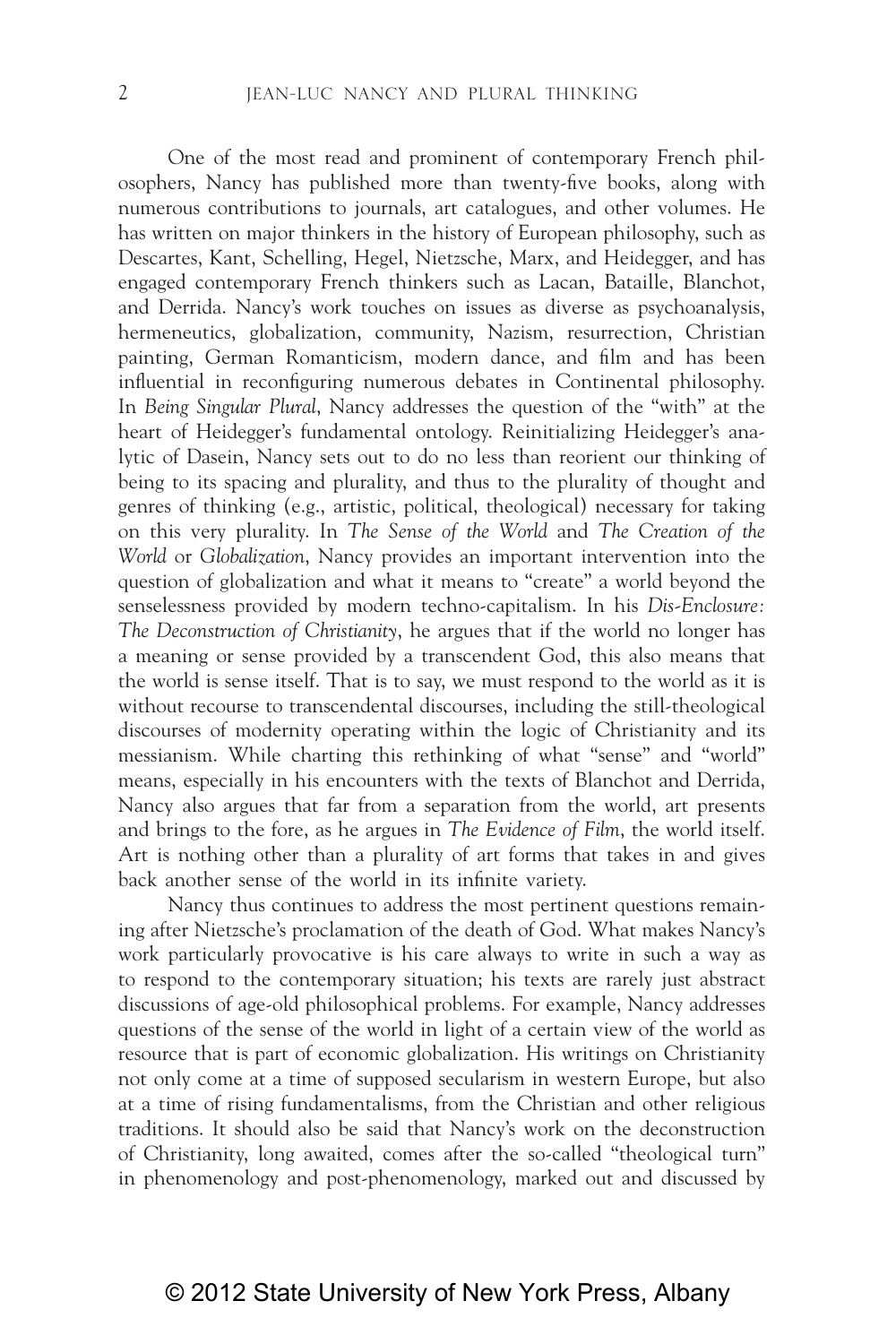such thinkers as John Caputo, Jacques Derrida, Dominique Janicaud, and Gianni Vattimo. And Nancy's work on the subject of the political continues to reverberate in contemporary discussions of communities and communitarianism. All of this is led by Nancy's claim that we must reposition and reintialize—that is, "expose" in its double sense—our thinking of the world, ontology, politics, and sense in the wake of the world's immanence.

### Expositions of the World: Creation, Globalization, and the Legacies of Christianity

The first section of this book delimits Nancy's "sense of the world" in terms of its mundane, immanent character. Nancy's work circles around what he said some time ago in an essay "The End of the World": "There is no longer any world: no longer a *mundus*, a *cosmos*, a composed and complete order (from) within which one might find a place, a dwelling, and the elements of an orientation" (*SW*, 4). For Nancy, this lack of order to the world is our common lot after the death of God and the senselessness of any ideological alternative. In such works as *The Sense of the World*, *The Creation of the World* or *Globalization*, and *Dis-Enclosure*, Nancy centers his thought in this principle (one that is not itself a transcendent principle): "the meaning of the world does not occur as a reference to something external to the world" (*CW*, 43). The only site of praxis is therefore this disordered world, the unsightly, unworldly space (*immonde*) of modernity wrought by globalization and the cataclysmic devastation it brings about. But this praxis is also a task for thinking, which, as Heidegger argued before him, requires deconstructing the history of ontology in order to expose another sense to the world, one which does not come from another "world" behind or beyond this one. The world is *all there is*, but this does not mean we can simply leave behind ontotheology and the Christian heritage of the West. Nancy, for his part, argues that thinking the "world-forming" (*mondialisation*), still possible in the wake of globalization, means thinking again the Christian *creatio ex nihilo*, thus showing the resources still left in a theological tradition whose legacy, for better or worse, includes deconstruction and all manner of thinking through the meaning of the "end of the world."

François Raffoul begins this section with an account of Nancy's globalization in light of the Christian notion of creation. Raffoul's chapter, "The Creation of the World," first reviews Nancy's considerations on the threats of certain forms of globalization. By emphasizing the theme of "creation," Raffoul argues that Nancy offers a powerful rethinking of the sense of the world, one that furthers the Heideggerian concept of being-in-the-world to take on the current political stakes of globalization. In this way, Nancy

## © 2012 State University of New York Press, Albany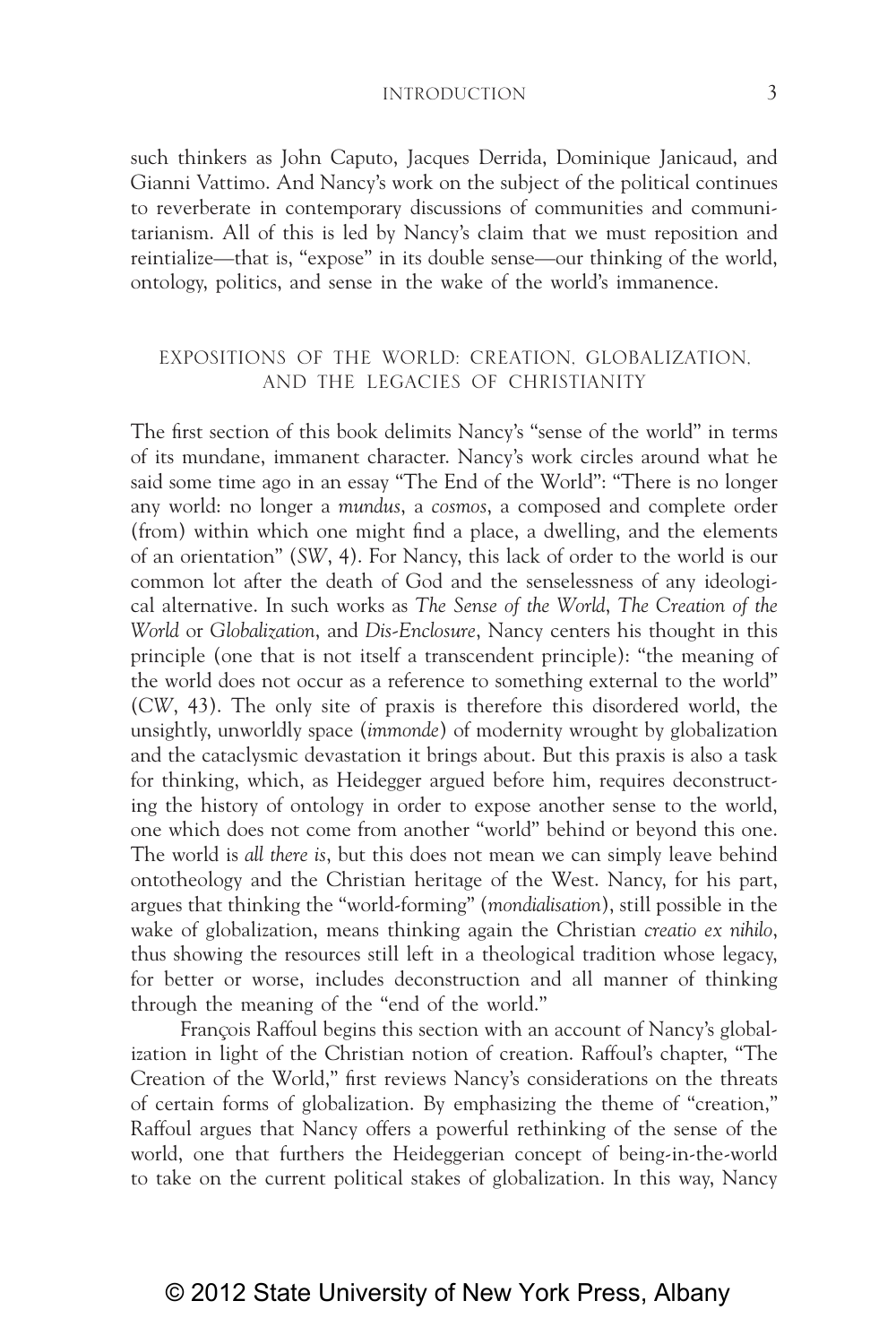denotes a post-onto-theological conception of creation *ex nihilo*, of political praxis, that necessitates a sense of the world unallied to its representability in the mind of God.

But, as Christina Smerick argues in her chapter, "No Other Place to Be: Globalization, Monotheism, and *Salut* in Nancy," this conception of the world is one still beholden to the Christian tradition. In this way, Smerick notes, for Nancy there is no thinking the future of thought without deconstructing Christianity. This necessitates, in Smerick's chapter, a review of Nancy's deconstructive reading of Christianity as it is linked to his accounts of globalization and the "demonstration" of the sense of the world. She notes that Nancy offers a version of Christianity that is quite removed from its lived, existing versions, but nevertheless his claims for rethinking Christianity should be championed if we are to put at bay the ultimate nihilism of a death drive at the heart of globalization, which makes Nancy's contributions in this area all too timely.

Alfonso Cariolato's chapter, "Christianity's Other Resource: Jean-Luc Nancy and the Deconstruction of Faith," traces further Nancy's "deconstruction" of Christianity, summarizing its implications for thinking the "closure" of Western metaphysics and onto-theology. Cariolato notes the repercussions for thinking the inseparability of deconstruction and Christianity, and in the end offers an example of the resources left within the Christian tradition for unworking the notions of community, a concern in Nancy's writings as well. Reading the Epistle of James, Cariolato argues for a *poiēsis* (making) and a notion of glory that testify to the singularity of each one as unique, thus unworking from within any presuppositions of immanent communities. In this way, Cariolato lays bare a faith in nothing but the fragile existence of each one along the tattered edges of what is thinkable.

This is not to suggest, however, that Nancy's "deconstruction of Christianity" may not simply return to the very theologies it supposedly puts in question. Jacques Derrida, in *Le Toucher*, argued that Nancy took up resources within the philosophical tradition, including the notions of fraternity and community, whose Christian, indeed Catholic, provenance (no small matter, given Nancy's early attachment to Catholic political organizations) threatened to overpower whatever displacement he was attempting. One risks taking on the tradition in such a way, Derrida argued, that one is merely repeating the tradition in full. This is a point that also concerns Martin McQuillan, whose chapter, "Deconstruction and Globalization: The World according to Jean-Luc Nancy," provides a critical overview of Nancy's work on globalization and *déclosion*. McQuillan argues that Nancy wrongly looks to Christianity for a sense of the world beyond global capitalism. Strategically, this can be done by looking for common Christian and atheistic resources in "nihilism," he argues, with the upshot of countering the moves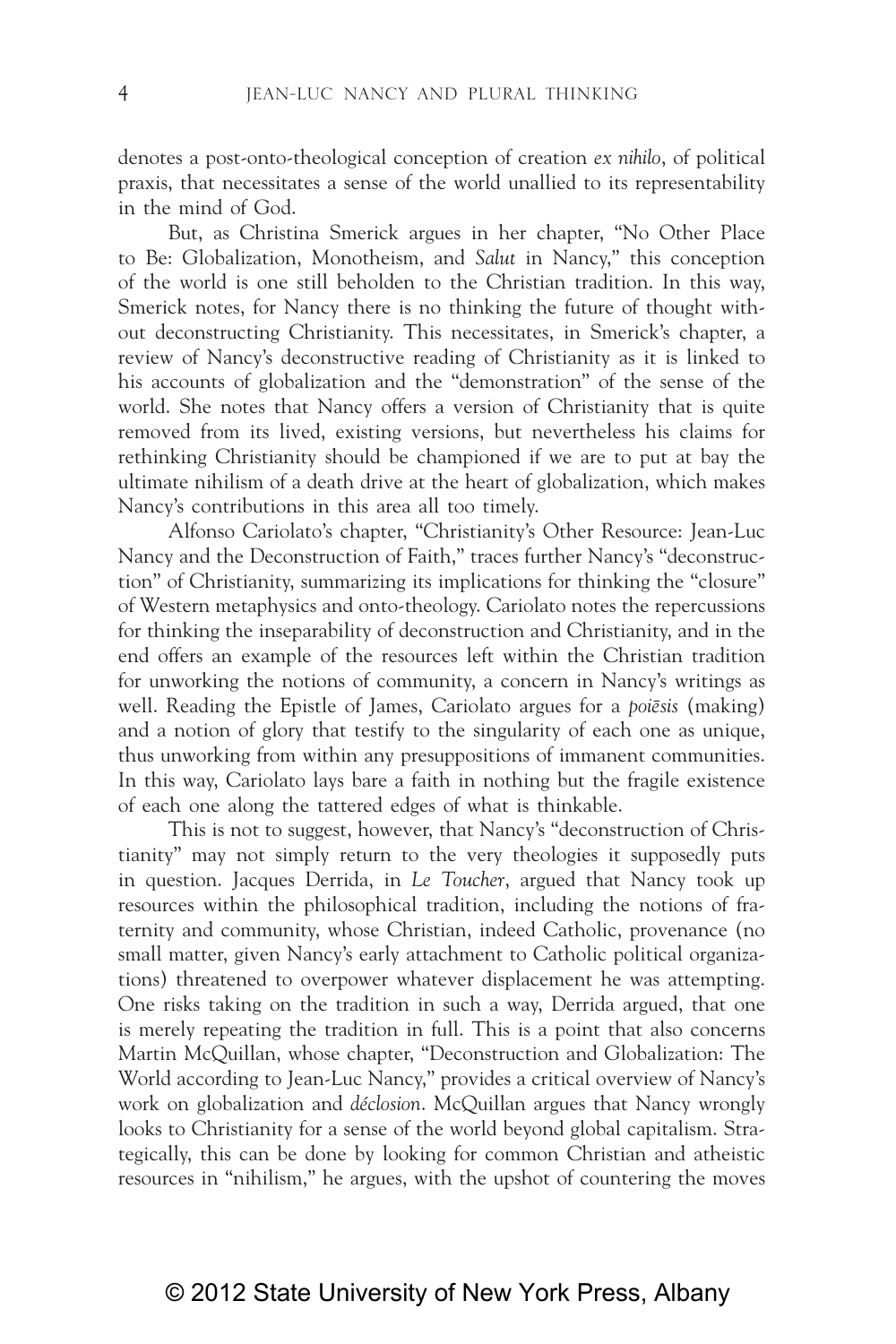of various forms of fundamentalism all-too-evident in today's geopolitics. In this way, McQuillan notes, Nancy's deconstruction of Christianity should be rethought in order to stand on the side of a certain form of reason under attack by fundamentalists. This requires, he argues, rethinking Nancy's use of such concepts as "creation *ex nihilo*," given their theological provenance and their link to the worldviews of those all-too-busy finding a way to return this world to nothingness in the name of their revelation.

### Expositions of Ontology, or a Post-Deconstructive Realism

Reading *The Sense of the World*, *Being Singular Plural*, *Corpus*, and other key texts in Nancy's explicit writings on ontology, one is opened onto "exscriptive" writing, which often begins and ends with catalogued lists (rocks, lizards, skin, grass, etc.) that seems to offer barely an ontology. Nancy's prose is often elusive, but at the heart of his texts is an attempt to rethink the very act of "writing" as "exscription," a movement of sense always in excess of the inscribed meaning that allows writing to touch the thing. This requires a particular bare writing because in order to testify to the "spacing of an indefinite plurality of singularities," Nancy must refuse the gesture through which his writing would offer a system, a *logos*, by which to grasp and hold being, *ontos* (*BSP*, 35). In this way, Nancy sets out to describe what he calls the "*différance* of the real" by rethinking the disseminative deferral/difference of Derridean *différance* in terms of the writing of the real, or rather the real as a form of "writing," as a form of communication of sense between, with, and among things (*FT*, 136). For Nancy, this originary "exscription" of sense provides the basis for what Derrida dubs "an absolute, irredentist, and postdeconstructive realism," that is, "an absolute realism, but irreducible to any of the tradition's realisms" (*OT*, 46). In turn, this sends Nancy searching for means of writing the contact or inscribing the touch of existing bodies, providing in this way a thorough "haptological" realism.

This haptological realism is explained in the first chapter of this section in Anne O'Byrne's "Nancy's Materialist Ontology." Describing what she calls Nancy's "ontology in motion," O'Byrne sketches out the stakes of Nancy's materialist ontology, which she says contests the main lines of traditional materialisms. In particular, Nancy locates the sense of the world in the displacements of meaning, the changing elements of material bodies, which she contends shows an attunement for corporeal being rather than matter as such. In doing so, she argues that he upends the Cartesian *res extensa* while offering a conception of singularity in line with what she suggestively dubs "natal finitude."

## © 2012 State University of New York Press, Albany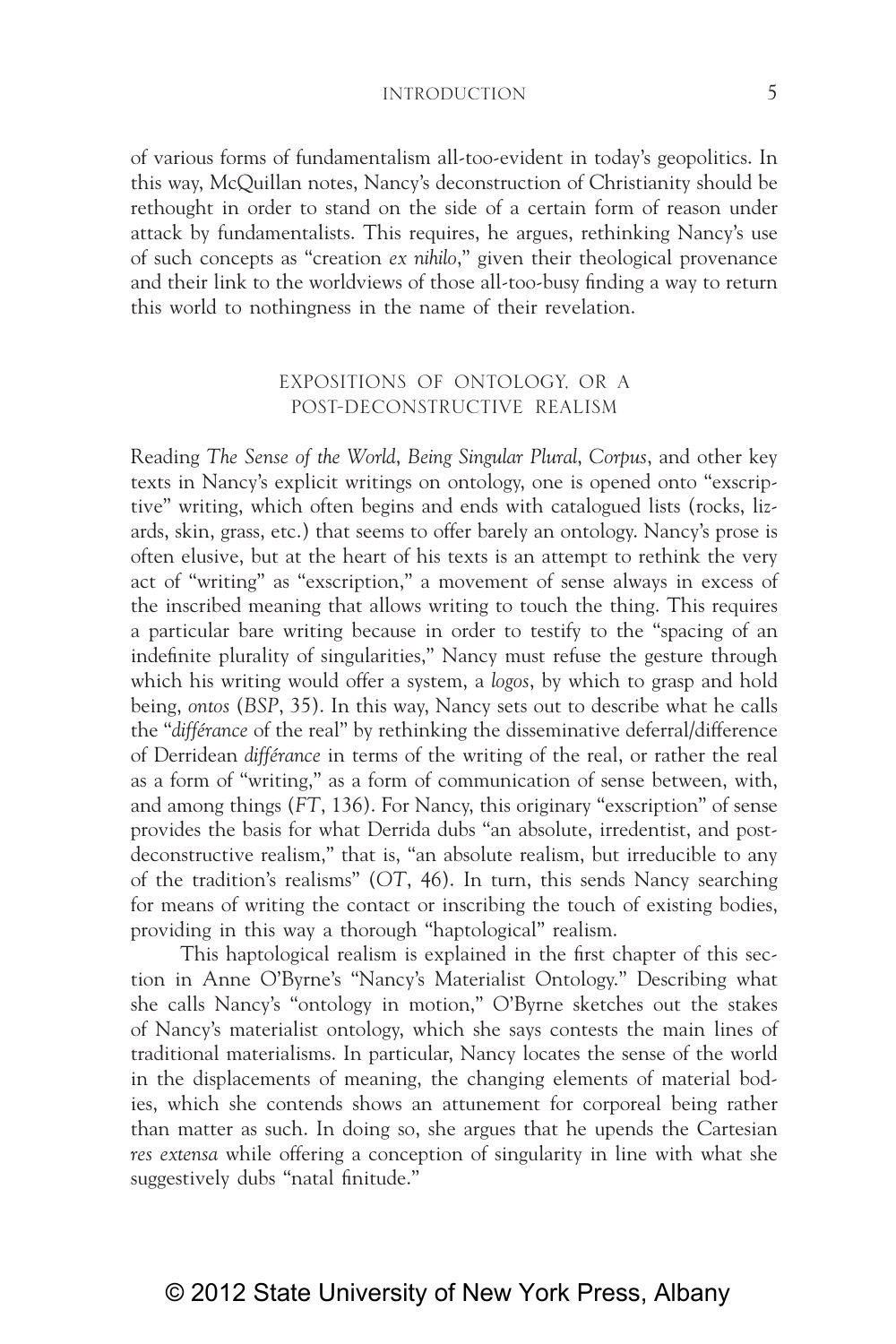Graham Harman, for his part, is skeptical that such a thinking of bodies offers much more than a tip of the hat to the being of objects. Harman begins his chapter, "On Interface: Nancy's Weights and Masses," by arguing that, of those aligned with post-structuralism, it is the work of Nancy that offers most to "object-oriented philosophy." He is critical of Nancy's thicket of self-references and parenthetical phrases—an often heard critique about Nancy's writing style—but he contends that in fact Nancy's cataloguing and listing of things has much in common with the "carnal phenomenology" of Alphonso Lingis, among those thinkers Harman champions. In his other works, Harman has argued, in line with Quentin Meillassoux's "speculative realism," that by giving up on all manner of realism, Continental philosophy has thus handed over the real to mystics and theologians. Yet, he sees little to be found in Nancy's notion of "touch" to overcome this situation. For Harman, although promising, this "touch" of the real has less to do with thinking objects as such than with turning them into something indeterminate that doesn't necessarily touch or weigh on other things.

On the other hand, Peter Gratton, in his chapter, "The Speculative Challenge and Nancy's Post-Deconstructive Realism," argues that Nancy's thinking of contact is well suited to confront Quentin Meillassoux's so-called "speculative challenge" to contemporary philosophy. By repeatedly marking the relation between things in terms of the same *"à même"* ("right at" or "at the heart of") that Nancy has long used to describe the relation within and among things, Meillassoux offers an entrée back to the heart of Nancy's work. In turn, Nancy provides an avenue for unworking what Meillassoux's "speculative" method must affirm, namely the "dualism" between things as they appear (the phenomenal) and things as they are (the noumenal). The point, Gratton argues, is to rethink the real as exscriptions of sense passing along *à même* the things themselves without answering the speculative challenge with a redoubled opposition between thinker and things.

### Expositions of the Political: Justice, Freedom, Equality

Nancy first came to wide prominence in the English-speaking world after the translation and publication of *The Inoperative Community*. The words that infuse this work (*désœuvrement* or unworking, communication, Heideggerian *Mitsein,* or Being-with, etc.) are found in all of his writings, making it impossible to tease out Nancy's political from nonpolitical works. What Nancy thus offers is a thoroughgoing political ontology. Following up on Heidegger's argument in *Being and Time* that being-in-the-world is always already *being-with*, Nancy contends that any notion of community must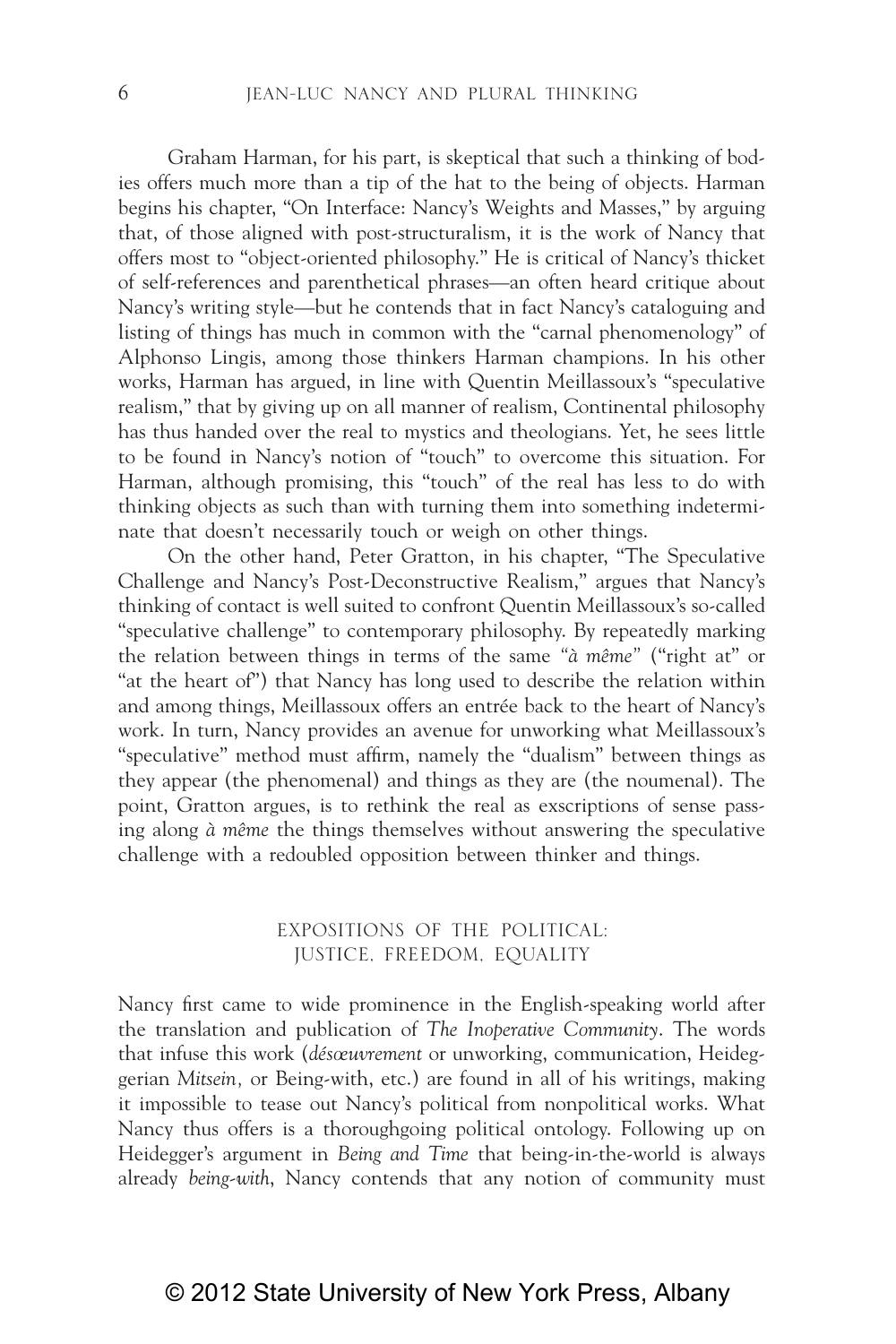7

be thought in terms of "being-ecstatic of Being itself" (*IC*, 6). Weighing the legacy of all manner of communisms, Nancy argues that this originary being-with or the "being-ecstatic," explored at length in *Being Singular Plural*, requires a thinking of politics that charts its way between the rough waters of liberal atomism and religious and authoritarian "worked" or "essentialized" communities. We know well, he notes, the *telos* of the logics of fully immanent communities, and the praxis before us, as ever, is to avoid the "thanatology" and suicidal logic that would make any given community live up to "the criteria of pure immanence" (*IC*, 12). No doubt, Nancy's call for a politics that "opens onto a community . . . that does not weave a superior, immortal, or transmortal life between subjects" will be found wanting by readers looking to Nancy for a world-historical program. "Willing the world, but not willing a subject of the world (neither substance nor author nor master)," Nancy writes, nevertheless, "is the only way to escape the *immonde*," and is thus not without its consequences (*CW*, 49). It is for this reason that Nancy argues for a displacing of the regime of thought, including the traditional thinking of political subjectivity, that has heretofore "permitted" but a limited set of "options" for the political (*TD*, 9): atomistic globalization or essentialized authoritarianisms, market freedoms or deadened corporatist socialisms, etc. This requires a rethinking of justice, freedom, and equality that measures up to the "division of the sharing-out of the incalculable, and therefore, strictly speaking, the unsharable" that always "exceeds the political" (*TD*, 17).

The task of this section is thus to take the measure of the political, there where it meets its limit in that which always exceeds it. In his chapter, "Archi-ethics, Justice and the Suspension of History in the Writing of Jean-Luc Nancy," B. C. Hutchens begins by arguing that Nancy contests traditional conceptions of equality premised on subjectivity and the sovereign individual. By doing so, Nancy calls for understanding a "sharing of relations" among singularities that gives rise to but is not derived from political states, classes, or social structures. Nancy hence offers a thinking of the "suspension of history" to the march of the progress of the further immancence of fully worked communities. Justice, if there is any, must answer, Hutchens argues, to freedom's groundlessness, not the supposed substance of communities always already put in question by the free being-with of each singular existent sharing the world.

Andrew Norris situates this thinking of the sharing of the world in his chapter, "Jean-Luc Nancy on the Political after Heidegger and Schmitt," by showing the relation between Nancy's account of the inoperative community and his rethinking of Heidegger and Schmitt's concepts of the political. Norris argues that Nancy furthers Heidegger's conceptions of Being-with to rethink notions of justice and all manner of political institutions and norms,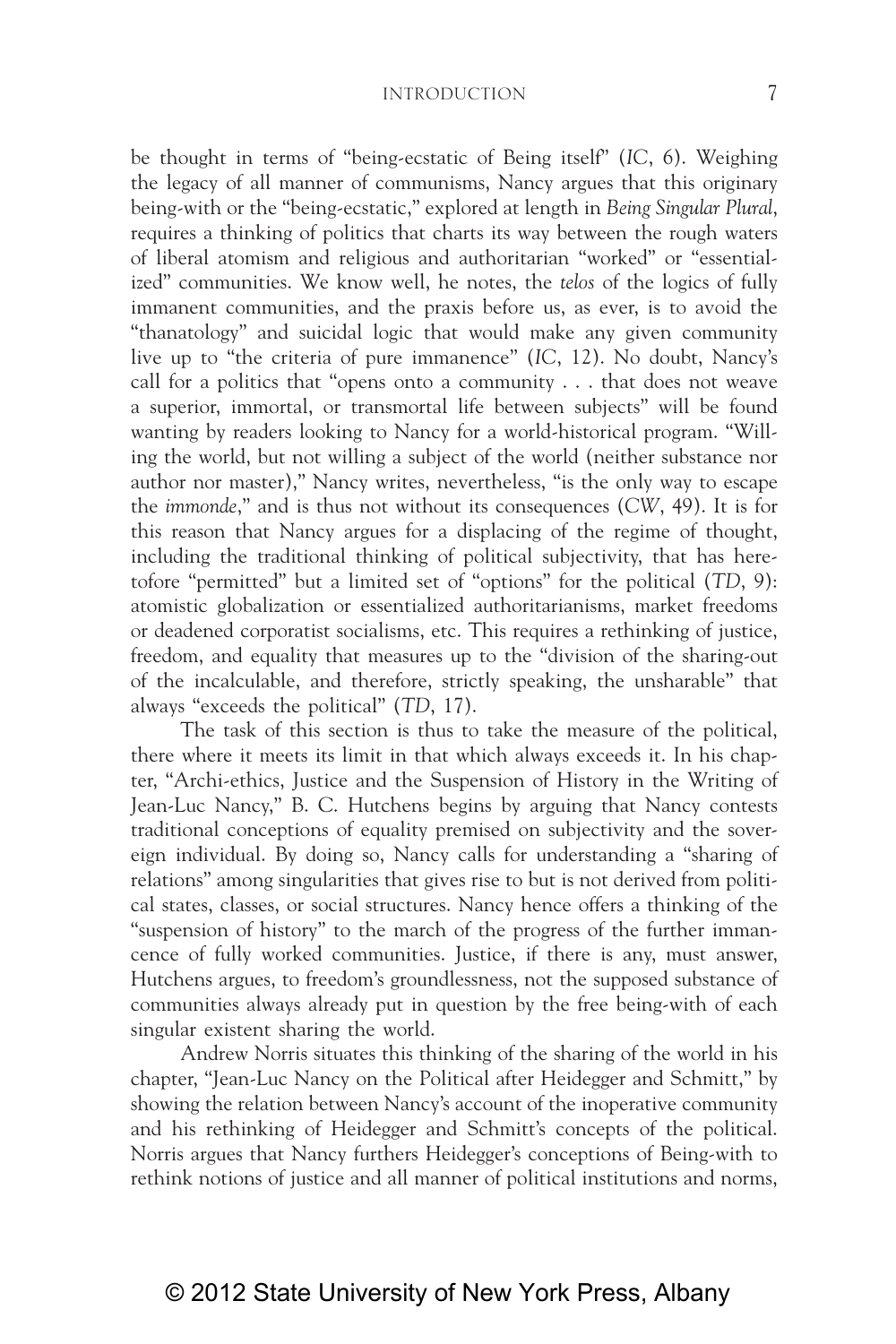which in turn contests Schmittian biological conceptions of community. Nevertheless, Norris contends that in the end Nancy does not avoid Heidegger's dictum from the "Letter on Humanism" that thinking is the highest praxis. In this way, he argues, while Nancy offers much to reconceptualizing the political, his work remains curiously abstracted from politics as it is practiced in the everyday.

In his chapter, David Pettigrew attempts to fill this lacuna by linking Nancy to his own work on the genocidal regimes of post-Cold War Yugoslavia. His "The Task of Justice" provides a masterful overview of Nancy's work connecting finitude and justice. For Nancy, Pettigrew argues, each being is "singular" in the finitude of their existence, one that is theirs alone—a singularity to be thought in relation to Heidegger's conception of being-towards-death. What the finite singular that is each of us testifies to is what Pettigrew calls the task of justice. Laying out this task against a Levinasian version of ethics, Pettigrew grounds his analysis in what is still left to be thought in the wake of the horrors of the 1990s-era massacres in the former Yugoslavia.

### Expositions of Sense: Art and the Limits of Representation

Readers should hear the multiple meanings of the French *sens* in the title of this section: meaning, sensation, and also direction. Nancy's influential writings on the multiple arts touch (to use his favored term) on all these meanings, and one should not miss the fact that his work on poetry, film, dance, painting, techno-music, and all manner of artworks also indelibly concern bodily sensations such as seeing, hearing, and touching, as well as the question of meaning and the sense of the world for us today. Nancy's writings on the arts include the two volumes of *The Muses*, *Multiple Arts*, *The Sense of the World*, *The Evidence of Film*, *Noli me tangere*, *The Ground of the Image*, and *Listening*. In many of these works, Nancy critiques both the Hegelian view of the death of art, which sublates all art in the name of its idea, and the Heideggerian reduction of the work of art to an originary poetic thinking. For Nancy, what is missed in these accounts is the sensuous aspect of art, one that disorients any sense that we would want to give to the arts from the side of philosophy. The point, he argues, is to testify to the inadequacy of any signification or representation of artworks or the arts as such.

In the first chapter of this section, "De-monstration and the *Sens* of Art," Stephen Barker reads Nancy's *The Muses* as extending his meditations on the "sense of the world." For Barker, artworks break themselves into ever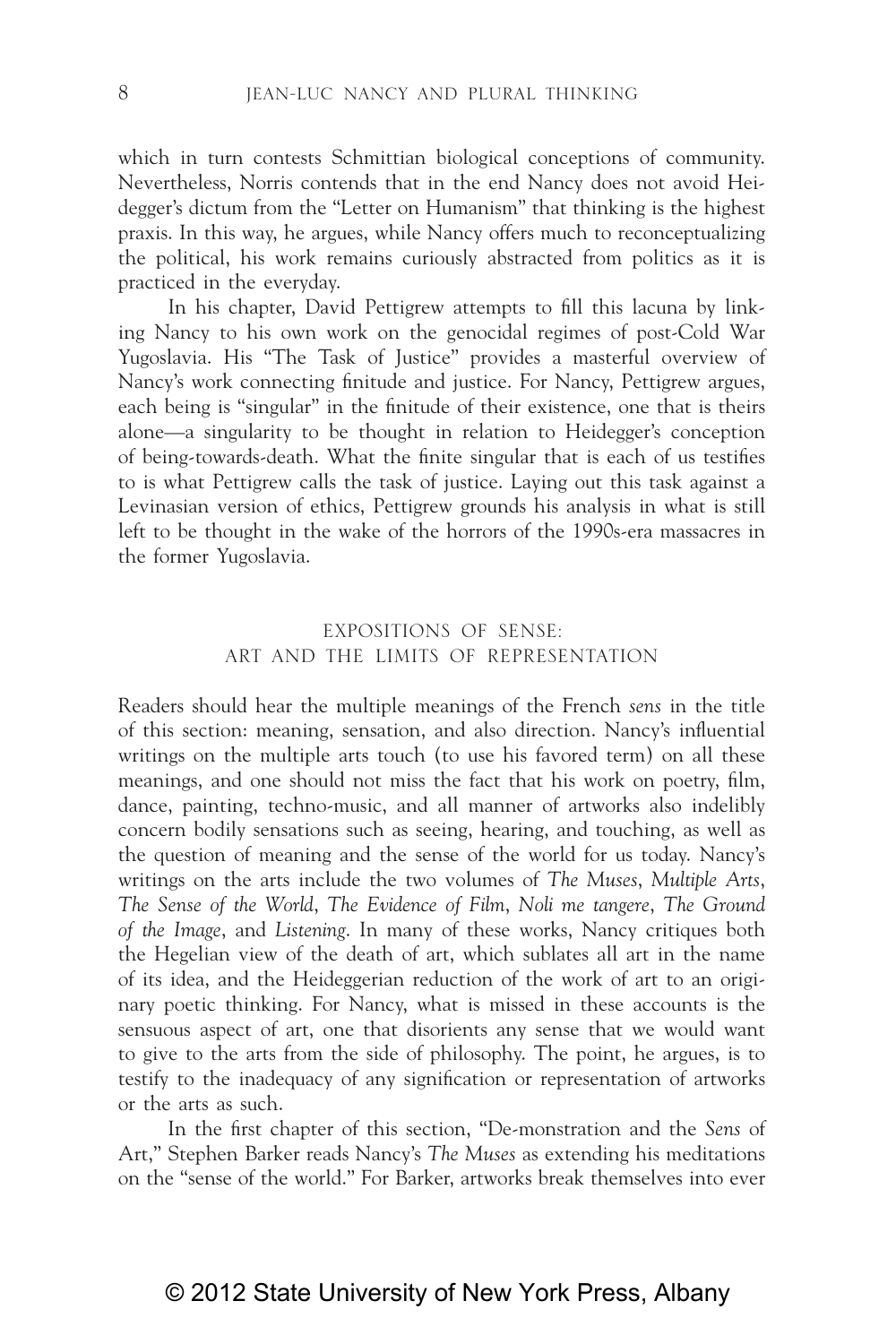increasing categories from the inside due to their excess of sense. They thus "de-monstrate," or show from out of themselves, the fragmentary sense of the world. Disorienting, this sense of the world, however, is not only nonsense, but rather an excess of sense that disrupts any figuring of the art, and indeed any figuring of art in its relationship to the world. Such a figuring, he suggests, would simply be "monstrous."

William Watkin's chapter, "Poetry and Plurality: On a Part of Jean-Luc Nancy's *The Muses,*" develops Nancy's thinking of this "excess of sense" described by Barker in order to conceive the arts in the wake of his work. Calling for what he dubs a "promiscuous" poetics, Watkin first reviews Nancy's thinking of the multiple arts in the two volumes of *The Muses*. Traditionally, Watkin notes, poetic practice had been reduced by philosophers such as Plato, Hegel, and Heidegger to concepts and thoughts said to underlay the arts' material exterior. Although Nancy calls into question such a dualism between material exterior and conceptual interior, Watkin counters that Nancy does so by reinscribing the dualism between the "whole" and the "parts" of arts. In this way, poetry, as but one of the "whole" of arts, would be similar in essence to all other arts, and any investigation of the whole (the "multiple arts") is thus *a fortiori* extendable to the part of the arts known as poetry. Rethinking poetry promiscuously, however, means accepting a conception of the arts as too slippery to be subsumed under this rigid, traditional schema.

It is the end of such rigid representation and schema that is the focus of the last chapter in this section. Beginning with Dan Pagis's remarkable poem, "Written in Pencil in the Sealed Freight Car," Andrew Benjamin's "Forbidding, Knowing, Continuing. On Representing the Shoah," reads Nancy's own contribution to thinking about writing and representation after the Shoah. For Benjamin, Nancy's meditations on the logic of representation throughout his work come to fruition in his reflections on the Shoah, particularly in *The Ground of the Image*, where Nancy shows the fragility of each and every image. Ultimately, the question Benjamin evokes is what Nancy's considerations mean for the "act of continuity" after the Shoah and what such continuing on would mean for philosophy, poetry, thinking about Judaism, and our common being-together.

The last chapter of this book returns us explicitly to the "commerce of thinking" in the form of an interview with Nancy vis-à-vis the questions raised in the critical engagements in this volume. The dialogues that make up this book do not end with this interview. Each book, Nancy writes, "is a dialogue," one that opens itself beyond its own avowed significance to the sense of the world to which it is exscribed. As such, we hope in this book to provide no less than, as Nancy writes, a "world" that "comes to mingle with the plurality of worlds" that already "inhabit" the reader (*OC*, 23).

## © 2012 State University of New York Press, Albany